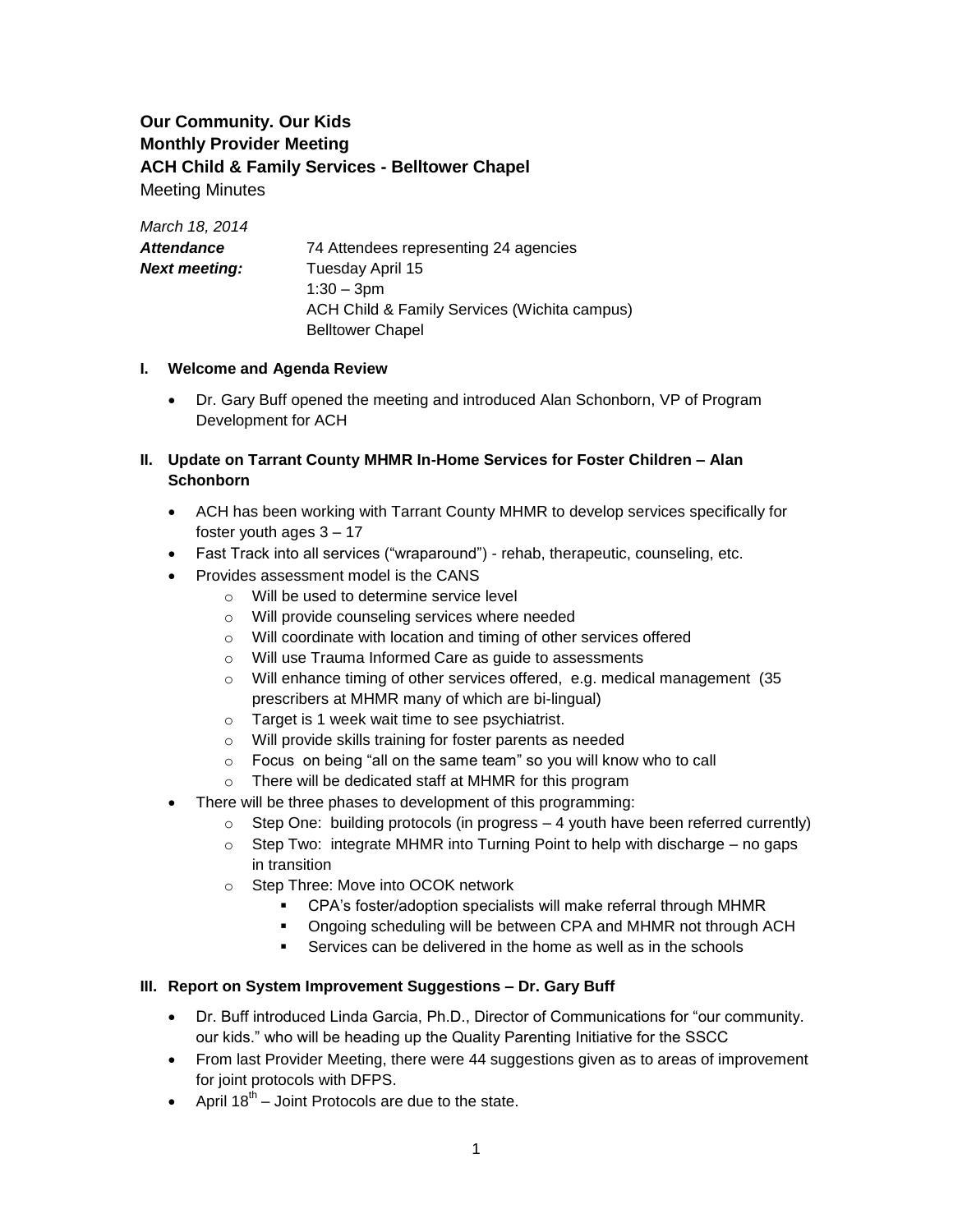- Theme in protocol meetings with DFPS has been "Information."
- Important outcomes:
	- o Information Access:
		- We will have immediate access to all information in IMPACT with no restraint on CPA's having this information. DFPS will be changing functionality of IMPACT to incorporate this.
		- A team approach has been requested so that subsequent moves will have wide participation and communication.
		- **•** DFPS has agreed to having pre-placement meetings with an agreed upon invitation list for attendance and timely communication at every stage.
		- DFPS is setting up mechanisms to make this happen right away.
	- o Service Planning:
		- Sometimes we will be responsible and sometimes CPS.
		- Court Dates: we will have a place on the court report to put information regarding the child we would like the court to see
	- o Transitions:
		- **Request was made to see the transition process start sooner.**
		- Outcome: We will trigger the beginning of that process. "When do we want to be notified?"
		- SIL will be notified to set up a meeting with the youth about transition so that we can facilitate the youth's desire for relocation and help kids be better prepared in general.
	- o General:
		- At least 75% of items in the areas that were suggested have been agreed to in the new protocol.

### **IV. Improvement Suggestions Regarding Adoptions and Permanency– Dr. Buff**

 Providers participated in round table discussion and presentation of ideas to the group. (See attached)

### **V. Network Provider Application – Dr. Buff**

- Reviewed general information that will be required for the online Network Provider Application to contract with ACH
- Will be available on the OCOK website on Friday, March 21.

## **VI. Report on Quality Parenting Initiative Meeting: April 29th, 2014 – Dr. Buff**

• Linda Garcia, Director of Communications – "our community. our kids." will be developing an invitation which providers can send out to their foster parents

### **VII. April Meeting with Cook Children's Hospital: Improving Medical Care of Foster Children – Dr. Wayne Carson (CEO, ACH Child and Family Services)**

- Dr. Carson gave information about Dr. Jayme Coffman, child abuse specialist with Cook Children's Hospital Emergency Department.
- Dr. Coffman is very passionate about kids in foster care and has Cook Children's Hospital on board to work with us to help ensure these kids get the best medical care.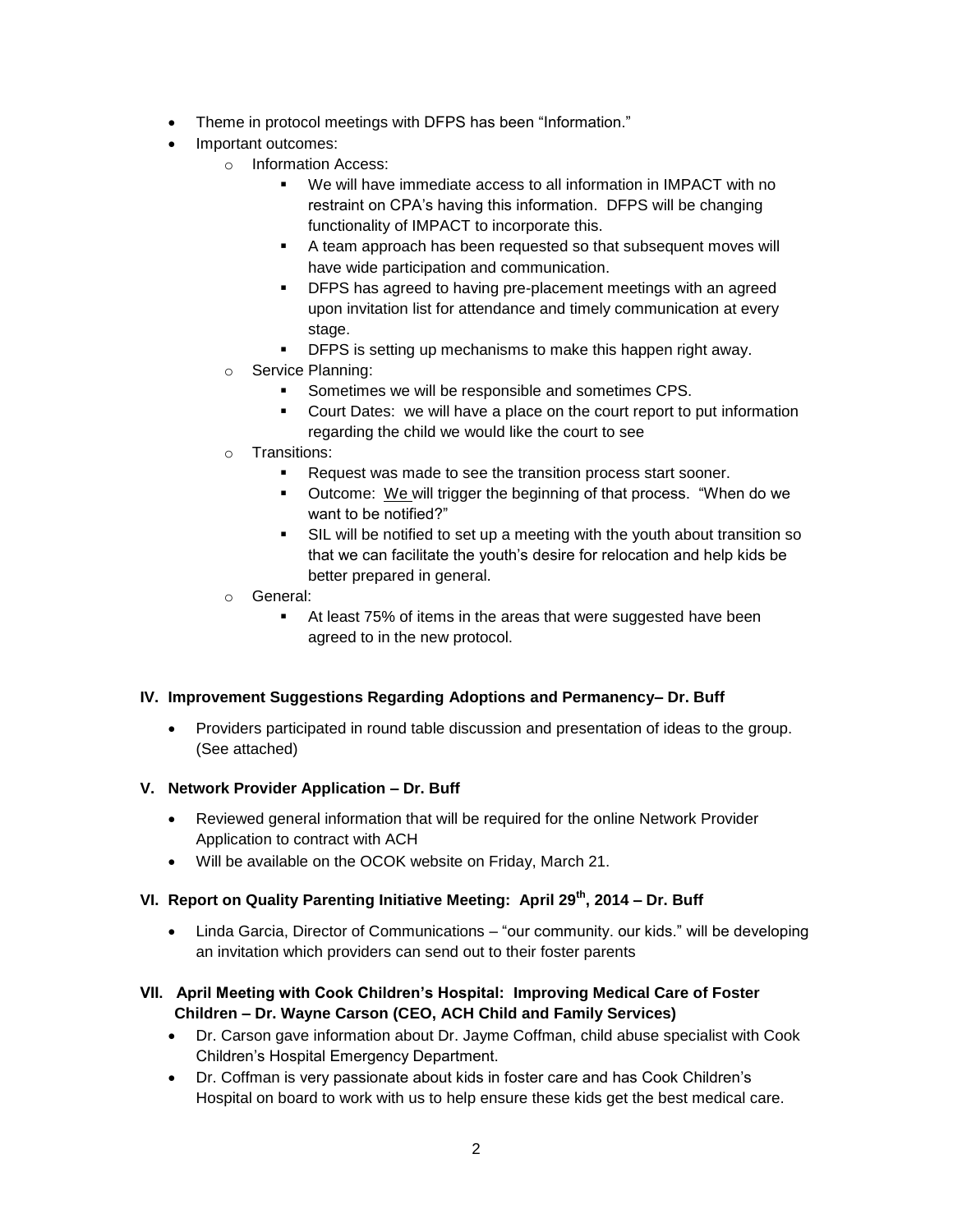Dr. Carson will report on the Cook's meeting at the April 15th Monthly Provider Meeting.

# **VIII. Report on ACH's Lend-a-Hand event: April 3rd, 2014 – Dr. Carson**

ACH will host its  $4<sup>th</sup>$  annual Lend-a-Hand Luncheon at the Worthington Renaissance Hotel and Dr. Carson offered a "2 for 1" ticket for providers attending today's meeting if they reply by Friday, March 21<sup>st</sup>.

### **IX. Closing Remarks**

 Dr. Carson asked the group for any feedback on the book, "To the End of June" which had been given previously to providers and closed the meeting reflecting on the book's impact: "We can do better."

**Next monthly provider meeting will be: Tuesday, April 15 at 1:30 pm at ACH - Belltower Chapel.**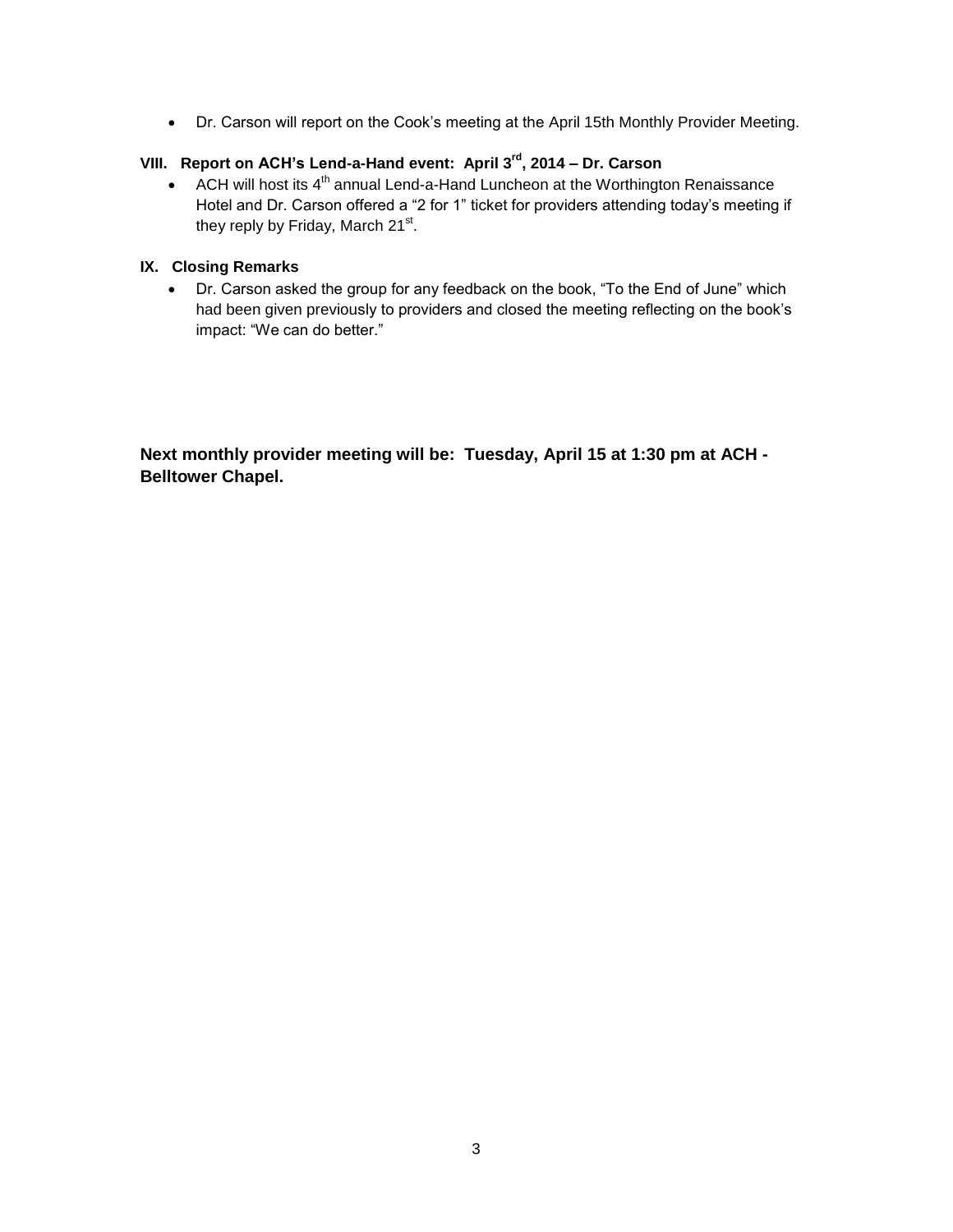# **Addendum:**

Provider Suggestions Regarding Adoptions and Permanency 3.18.14

- 1. Home studies for adoption vs. foster. One home study is not serving both. Bridge data and narrative and be consistent.
- 2. Documentation from DFPS for billing gets to all parties in a timely manner.
- 3. Universal system to transition children into adoption. Should be curriculum driven and culturally sensitive. What options can we offer about how to take the next step?
- 4. Treating foster parents who decide not to adopt with respect.
- 5. Streamlined, standardized and comprehensive way of training for adoptive parents.
- 6. Timely notification when a match is made. (2 weeks)
- 7. Make sure CPS workers are trained to understand the adoption process.
- 8. Timely broadcast of children available for adoption.
- 9. All CPS offices in the Catchment Area should use the same process in the local office for redaction of documents.
- 10.Having all available information in IMPACT and a hard copy at the same time.
- 11.Follow pre-placement visits process (don't rush or shortcut).
- 12.Keeping TARE updated. Communicate with CPA once a request is made.
- 13.Kinship placements: develop more of a process for kinship placement and fostering connections program.
- 14.Ensure that they meet minimum standards and bring us into the process earlier.
- 15.Kinship families to be informed of requirements to be a licensed foster home.
- 16.When broadcast announcements are sent out they are not notifying all CPA's.
- 17.How are we going to bill for adoptions regardless of where they come from?